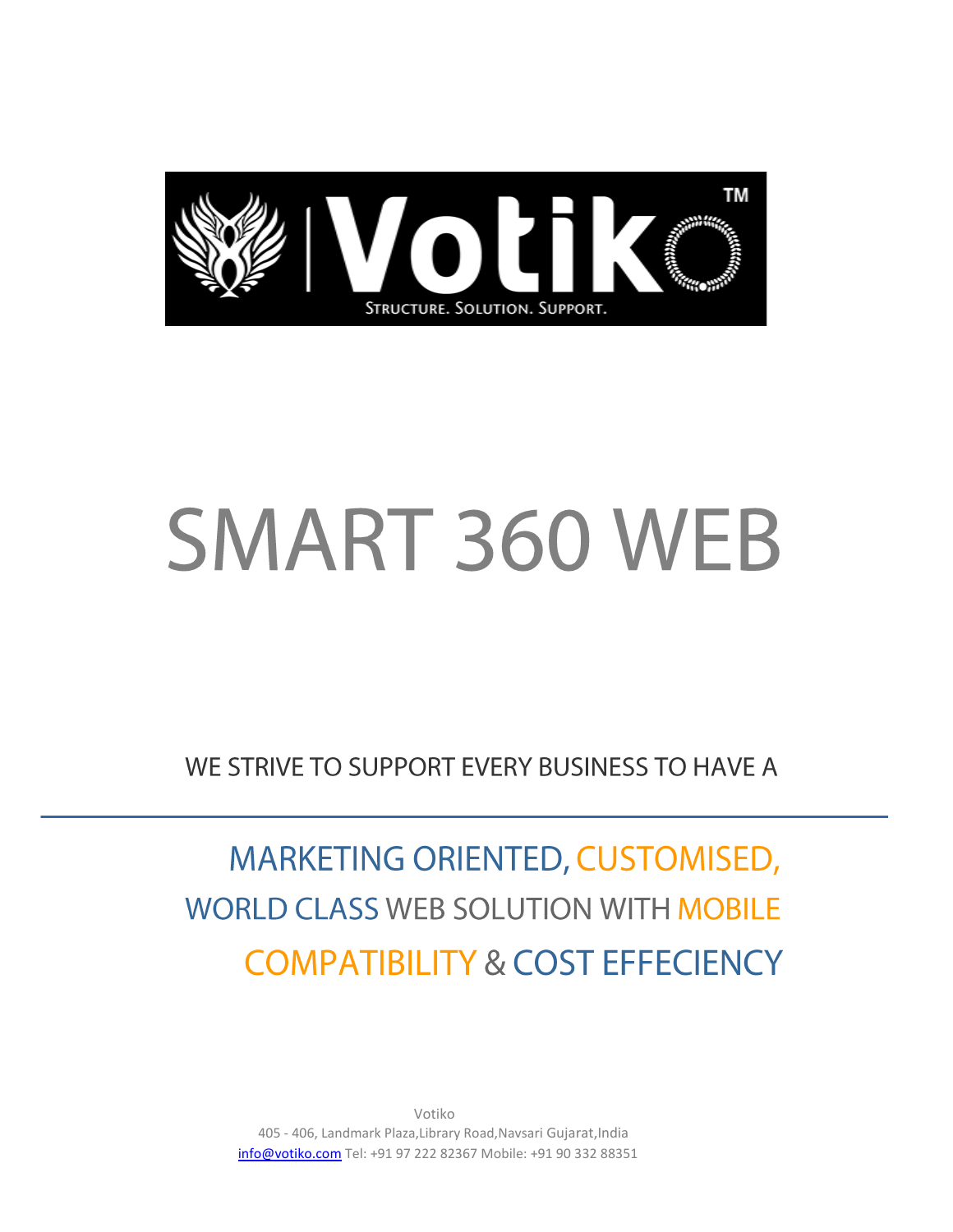

### What is SMART 360?

SMART 360 is a web solution that comes with a unique concept which drives "ALL INCLUSIVE" or "FULL OPTION" theory and provides you with a very advanced professional and tailor made, industry oriented web site at a fraction of a cost.

#### IT IS "SMART" and "FULLY INCLUSIVE" Yet at a fraction of the cost.

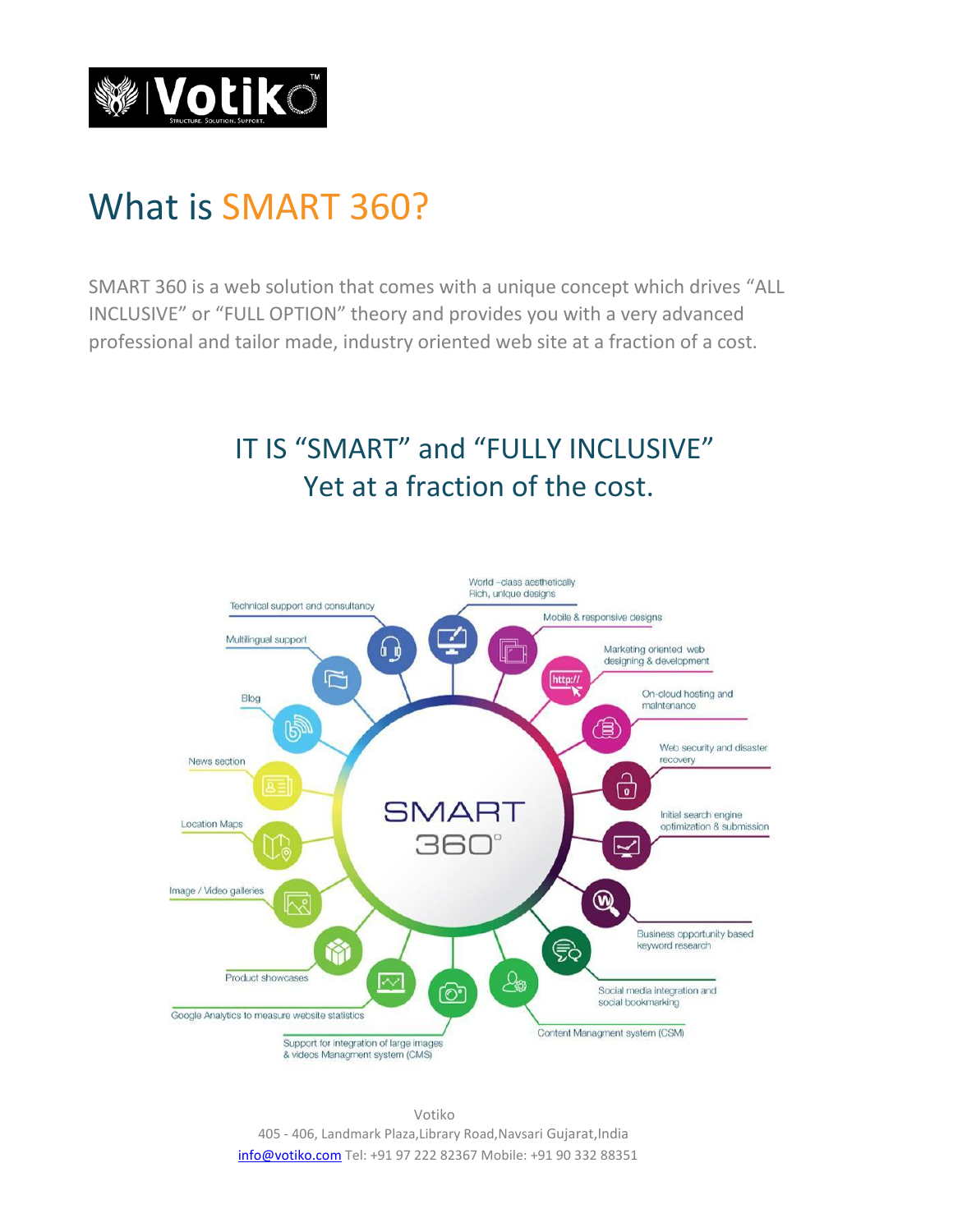

#### Why SMART 360 WEB Solution?

"SMART 360" is an innovative concept & the newest way to develop a Customised, Marketing oriented, Professional & World class web site cost effectively.

A customised & well coded web site with web security, cloud hosting and above all responsive (ability to access from different mobile devices and screen sizes) usually cost a fortune.

On the other hand template based web development negates many important attributes that are needed to build an impactful and online successful website.

Votiko is very keen to deliver the BEST WEB SOLUTION for every business who invariably trapped in between high costs for professional web and Low cost inferior web sites.

Many cannot afford professional web with mobile capability due to high costs. But with SMART 360 WEB, every business can now have the best web site for their business to drive online success in terms of revenue, branding, mobile capability and many more.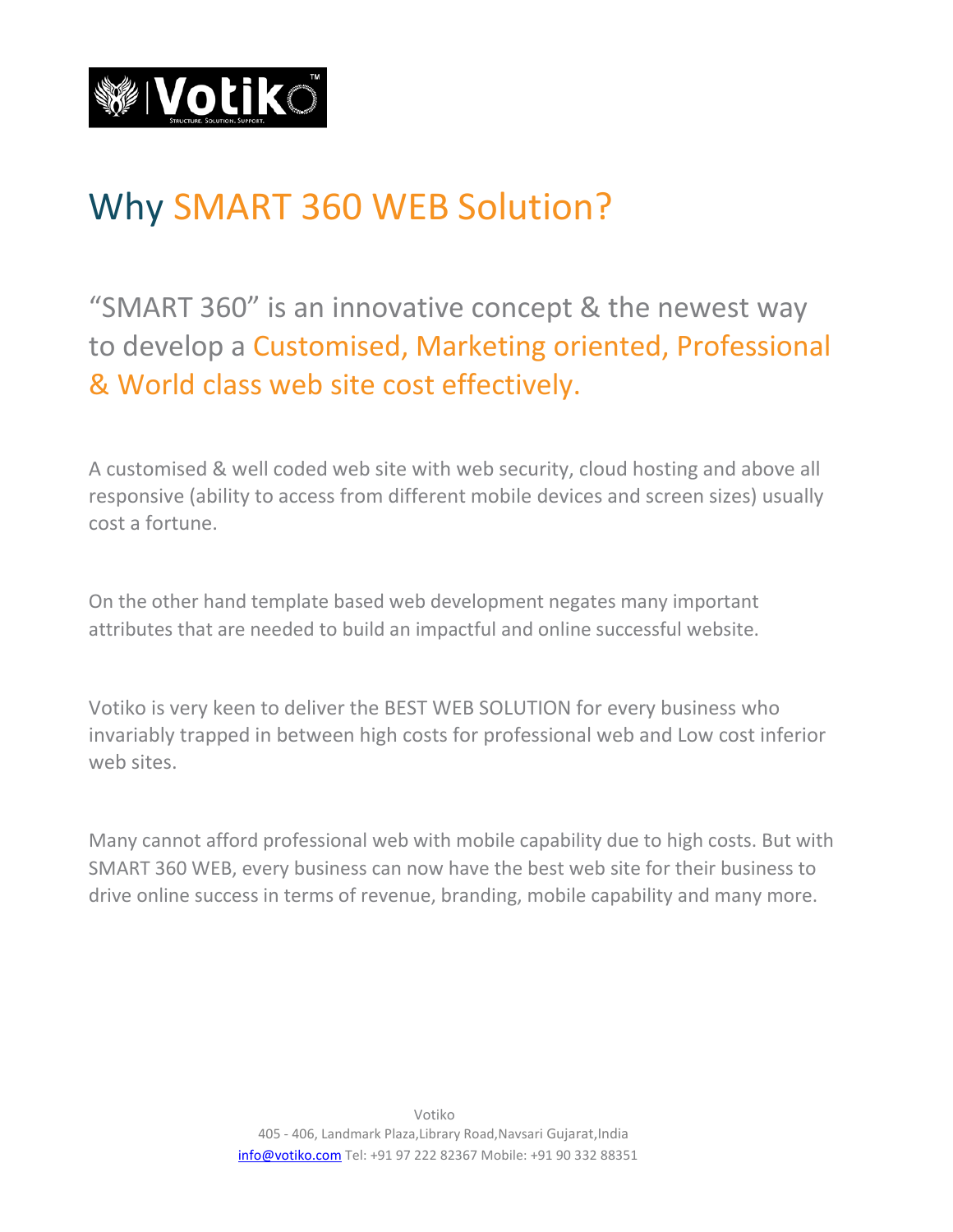

## Who is SMART 360 for?

Smart 360 is built to cater large, medium or small enterprises, but we recommend our agents to focus on small and medium enterprises. This is due to its affordability while offering a total solution and thereby will have a competitive edge when closing the deal.

*\* Agent is not permitted to canvass business for developing websites for the hotel sector*

We invest time and effort to know your business & business goals to deliver solutions that lead your business to have online growth…

SMART 360 is well Packaged for Business Success

SMART 360 is committed to ensure your business success. No business is too big or too small for us.

Specially designed and tailored for your business encompassing business requirements.

Our well experienced specialists of marketing, Technical and Business analysts will research on your business, competitors and trends, develop the best suited online strategy for business in terms of technology and marketing.